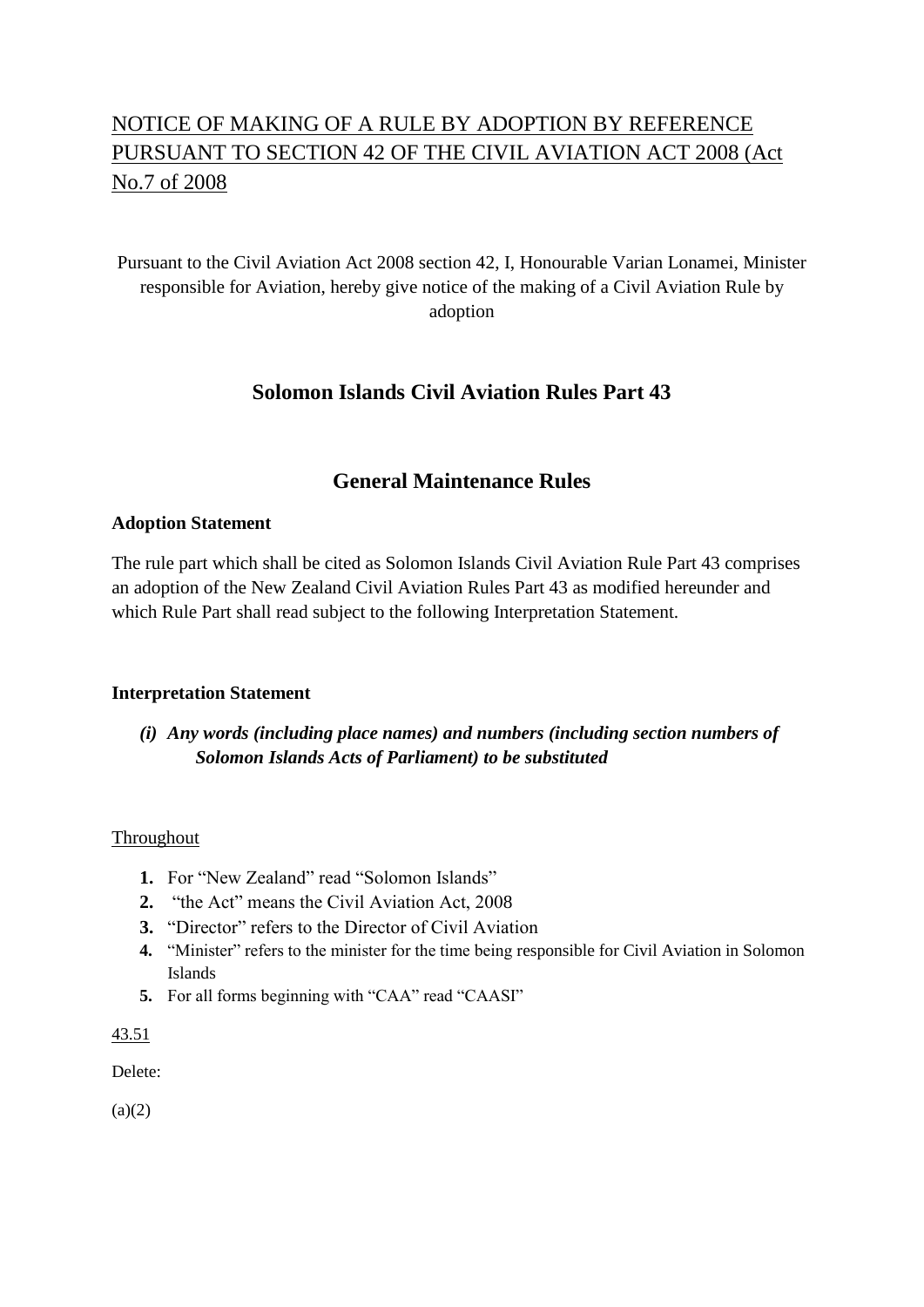"holds an appropriate current aircraft maintenance engineer licence and an appropriate rating issued by the Civil Aviation Safety Authority of Australia, and has had that licence registered by the Director in New Zealand under the Trans Tasman Mutual Recognition Act 1997; or"

Delete<sup>.</sup>

 $(b)(3)$ 

"a current aircraft maintenance engineer licence issued by the Civil Aviation Safety Authority of Australia if that licence is registered by the Director in New Zealand under the Trans Tasman Mutual Recognition Act 1997. "

43.101

Delete

 $(a)(2)$ 

"holds an appropriate current aircraft maintenance engineer licence and an appropriate rating issued by the Civil Aviation Safety Authority of Australia, and has had that licence registered by the Director in New Zealand under the Trans Tasman Mutual Recognition Act 1997"

# **(ii) any part or parts of the adopted rule which shall not apply in Solomon Islands**

Appendix G : Transitional Arrangements

**(iii) any general exemptions which will apply in Solomon Islands**

Nil

**(iv) any additional provisions or requirements not found in the New Zealand Rule Part but which will apply in Solomon Islands**

Nil

**(v) any amendment to, or repeal of, any rule previously adopted in accordance with the provisions and procedures of this section**

Nil

**(vi) any forms to be used in Solomon Islands**

CAASI 2101 – *Aircraft Weight & Balance Report*

CAASI 2173 – *Weight & Balance Data*

CAASI 337 - *Design Change*

CAASI Form One *– authorized release certificate*